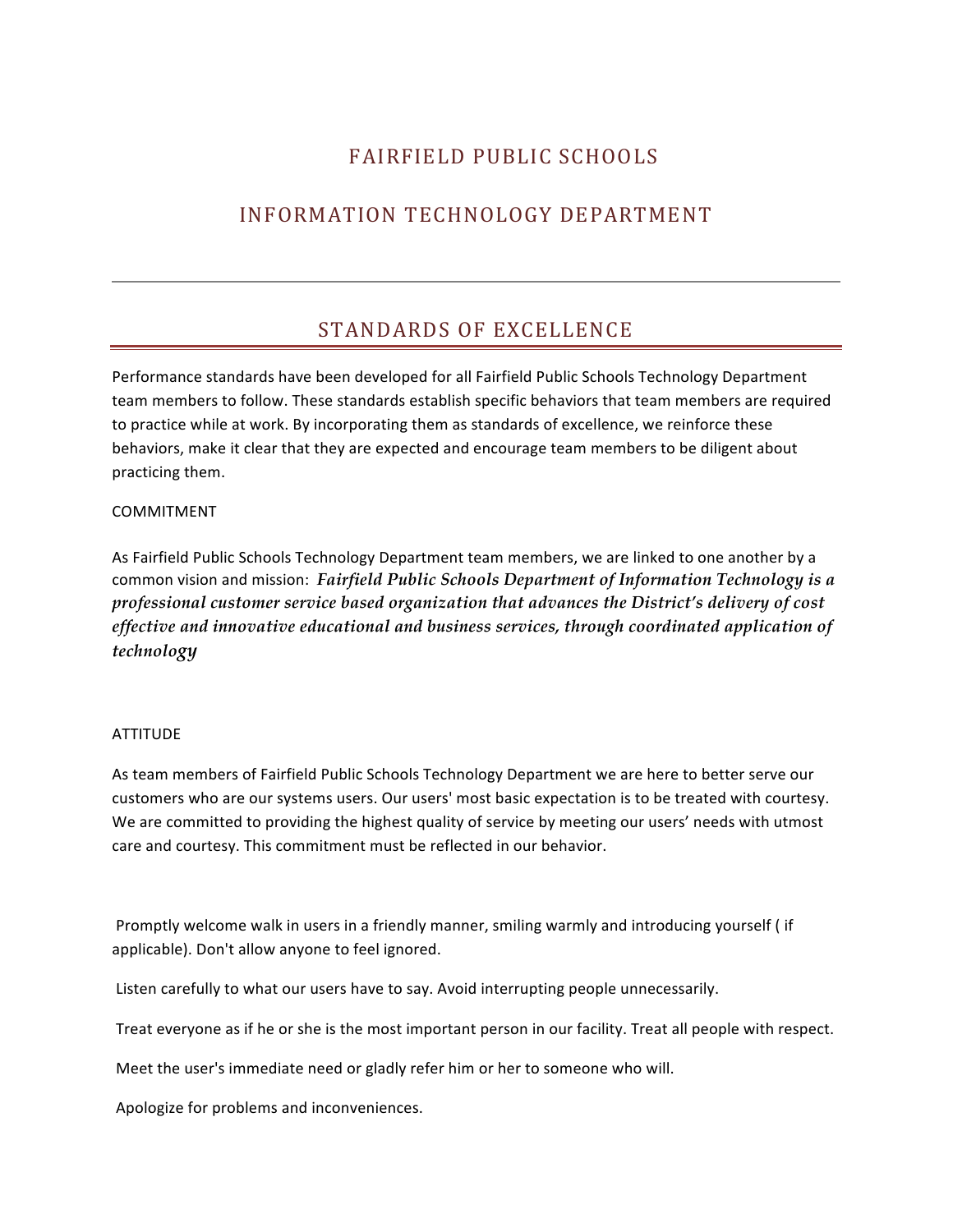Follow Up after an incident to insure customer satisfaction.

Thank our users for their patience as we address their concern.

Exceed our users' expectations by going above and beyond to insure their satisfaction.

Recognize that our users have a sense of urgency and show them we value their time. Users are not an interruption of our work; they are our reason for being here.

Treat one another with courtesy and respect. Rudeness is never appropriate.

Treat every co-worker as a professional. Recognize that we each have an area of expertise.

Show consideration. Be sensitive to a fellow employee's inconvenience. Avoid eleventh hour requests. Consider another's priorities in addition to your own.

Be tolerant of fellow employees. Recognize that conflicts may exist among co-workers, but professional courtesy is expected. Set aside differences when working together. Realize we all have personal shortcomings.

Be supportive of fellow employees. Offer help when possible. Cooperation is expected in the workplace.

Promote Teamwork and offer assistance. Eliminate intra/inter departmental conflicts.

Be loyal to your co-workers and Fairfield Public Schools Technology Department. Don't undermine other people's work. Be discreet in what you say.

Welcome new team members. Be supportive by offering help and setting an example of the cooperation expected in the workplace.

Be honest in all interactions with co-workers.

Respect the privacy of fellow employees.

Do not chastise or embarrass fellow employees in the presence of others.

Guard your words and actions. Comments or jokes regarding race, sex, religion, color, national origin, age or disability are to be avoided at all times.

Address problems by utilizing this 4-Step Process:

- Confront the Problem
- $•$  Report the Incident
- Document the Incident
- Seek Support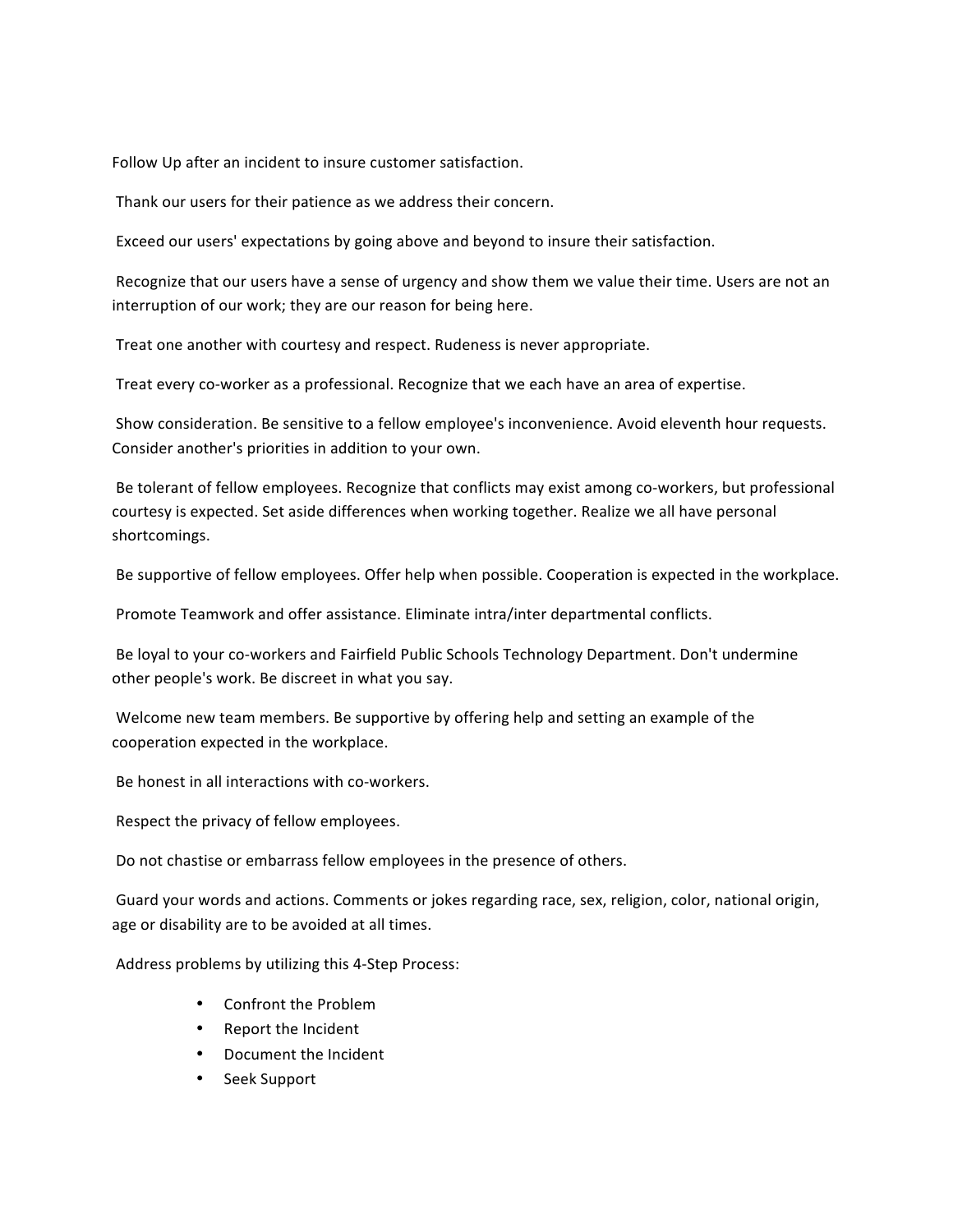#### APPEARANCE

Our appearance represents Fairfield Public Schools Technology Department. Grooming and dress reflect the respect we have for our users. While on duty, we will first consider our users' expectations in how we present ourselves. Our words and actions will convey a willingness to serve the customer. We will take pride in our facility and do our part to maintain a clean and organized work place.

#### PERSONAL APPEARANCE:

Our dress will always be professional, tasteful, tidy and discreet.

All users will be greeted with a warm and friendly smile.

Identification badges will be properly worn at all times while on duty.

Good personal hygiene is expected.

#### FACILITY AND ENVIRONMENTAL APPEARANCE:

When we come across litter, we will pick it up and dispose of it properly.

Equipment will be returned to its proper place.

Equipment should never be left in front of a doorway for visitors or employees to have to go around.

Workstations should be kept neat and orderly.

Follow environmentally conscious proper recycling and disposal process in compliance with State and local regulations.

#### COMMUNICATION

The goal of communication is understanding. We must be committed to listening attentively to our users in order to fully understand their needs. Close attention will be given to both verbal and nonverbal messages. Our messages to users should be delivered with courtesy, clarity and care. We must avoid confusing users and speak in terms they can easily understand.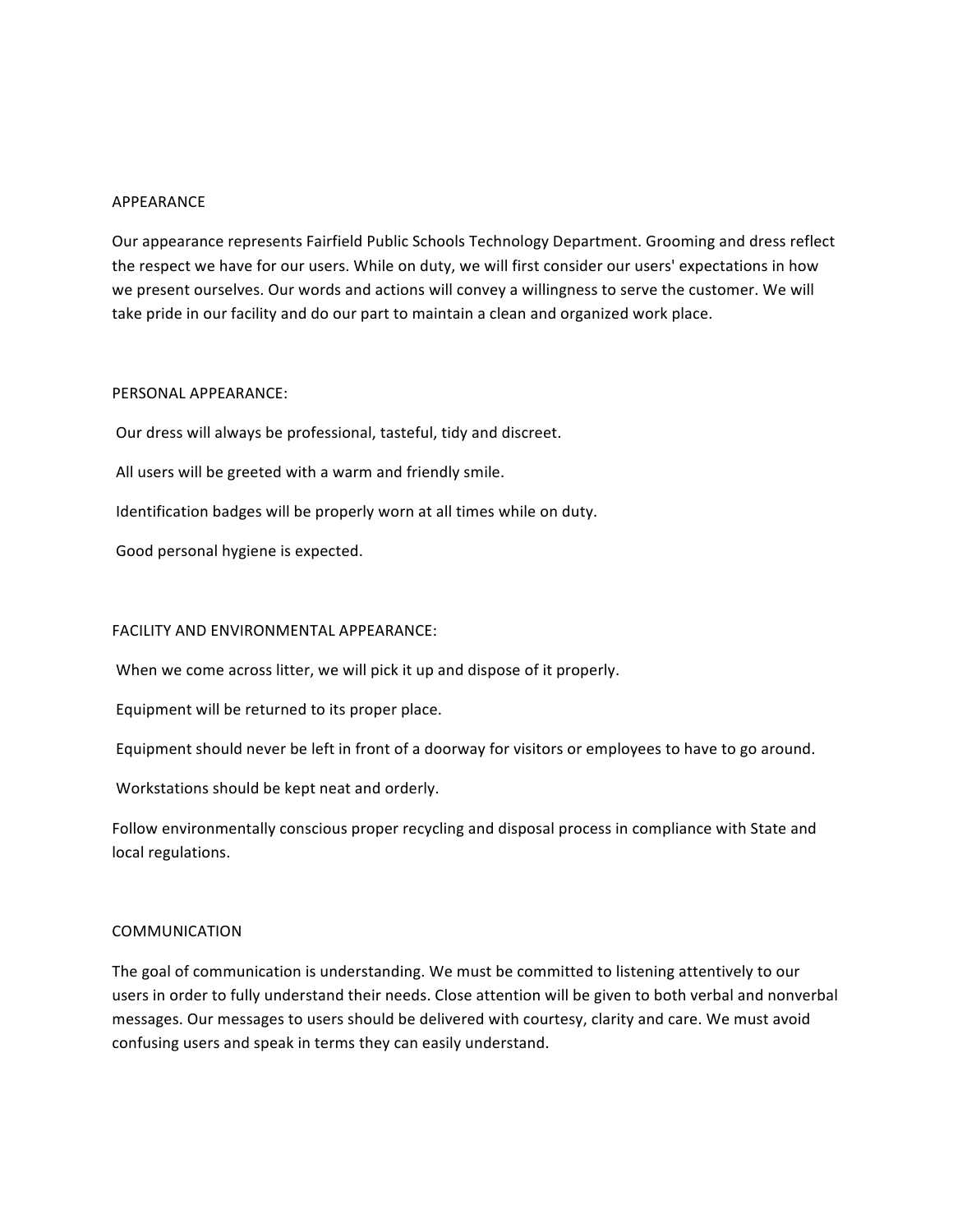#### TELEPHONE ETIQUETTE:

All employees must know how to operate the telephones in their areas. When transferring a call, first provide the caller with the correct number in case the call is lost.

Attempt to answer calls within three rings or as soon as possible.

Answer all calls by identifying your department and yourself, asking "How may I help you?". Speak clearly.

Get the caller's permission before putting him or her on hold and provide them with a brief explanation as to why they are being put on hold when appropriate. Thank the caller for holding when you return to that line.

Callers on hold will be acknowledged periodically, given the status of their calls and asked if they want to continue to hold.

Phones will be placed on voice mail only when necessary. Recorded voice mail messages will be kept short and to the point. Avoid leaving complex messages.

#### **EMAIL ETIQUETTE**

All email will be handled with courtesy and professionalism. Avoid confrontational tones.

Email formatted initial responses will all include a greeting and a salutation:

#### **Opening:**

Hello John

Good Morning John

Good Afternoon John

#### **Closing:**

Thank you for your time, John

Thank you, John

Have a nice day, John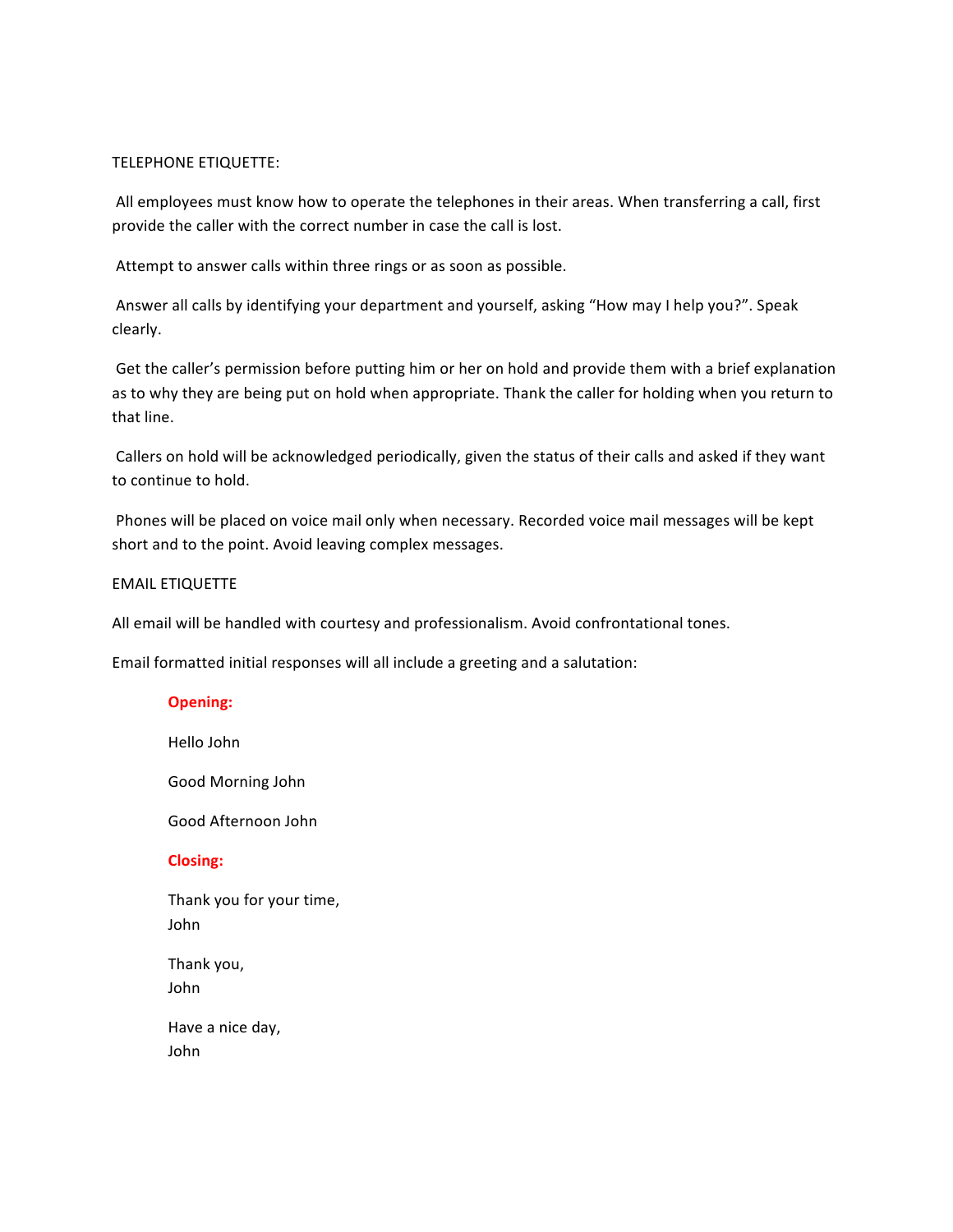Any further questions, please feel free to ask. John

You can also use your signature insert.

#### **Body of Message:**

Be precise, form questions simply, add instructions in simple form so reader can understand. Be careful of your tone.

#### CUSTOMER INFORMATION AND EDUCATION:

Use easily understood, concise and appropriate language when giving users information about their problem and its resolution. Avoid technical or professional jargon.

Reinforce verbal instruction with teaching sheets or other written material whenever possible.

Ask " Did I answer your question?"

#### CONFIDENTIALITY:

Information available to this department may be confidential. Every employee is responsible for ensuring that confidentiality is not compromised.

Helpdesk activities and interactions with users and employees must never be discussed in public areas such as hallways, lobbies, the lounge or waiting rooms. Likewise, district business must not be discussed in public areas.

Release of information may be done only in accordance with district policies and procedures.

#### SHARE POINT AND HELPDESK EMAIL REQUESTS

We will answer all requests in a timely manner that demonstrates the care, courtesy and respect our users deserve.

The appropriate helpdesk technician will respond with a solution to a call or request within 15 minutes. If the technician is busy with another call, an appropriate co-worker should meet the request. Should calls begin to back-up, they will be addressed based on the severity or impact of the matter at hand. The department manager shall be notified if requests cannot be met within this time frame due to staffing or other matters. Certain types of routine requests will be responded to, based on department protocol. (for example, new user accounts).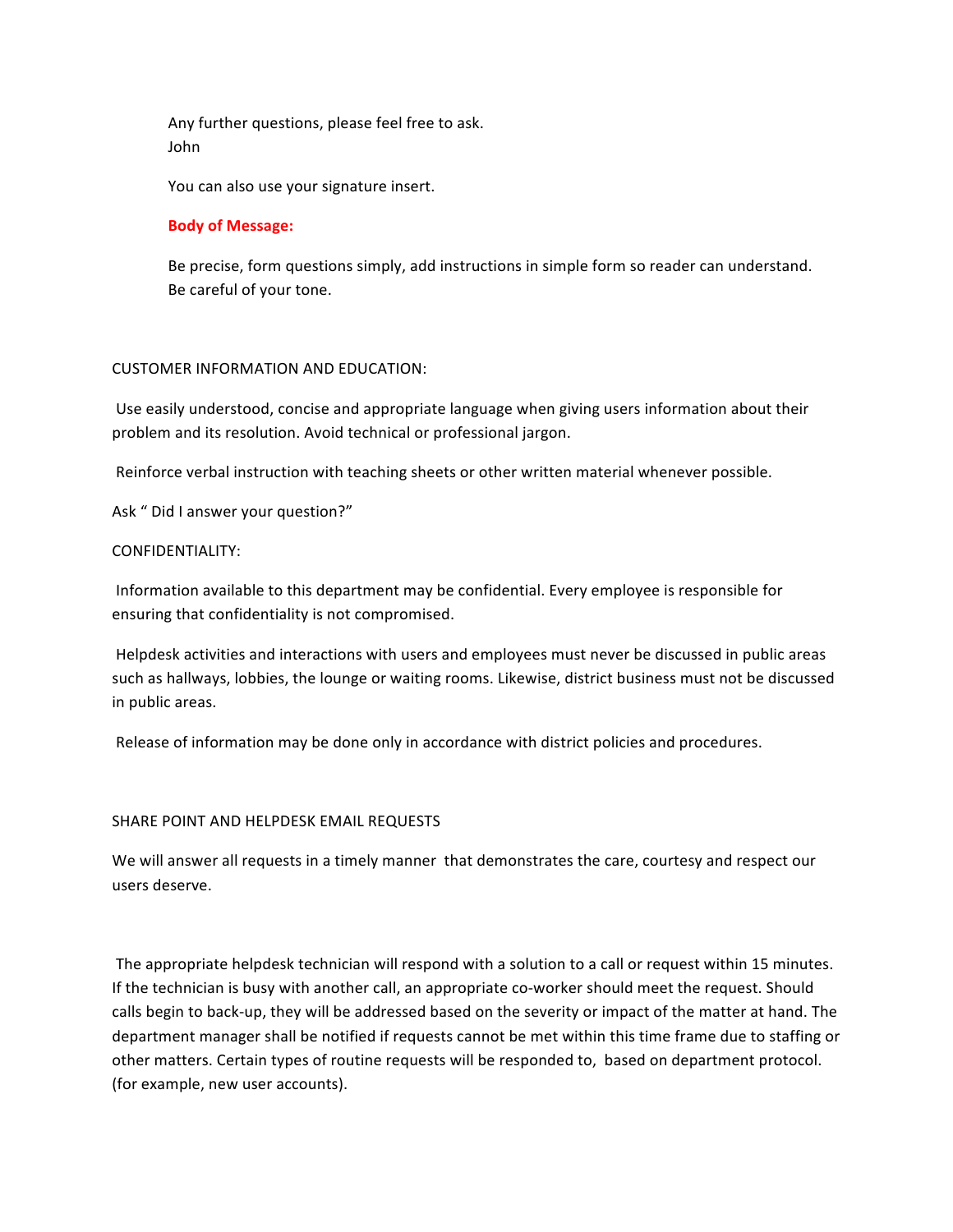Ensure continuity of attention by properly reporting to other team members before leaving the department for breaks, meals or other reasons. Return from breaks and meals promptly.

Offer to help one another.

Notify the user when you will get back to them, and follow through.

### **CUSTOMER WAITING**

At Fairfield Public Schools Technology Department we recognize that our users' time is very valuable. We strive to provide our users with prompt service, always keeping them informed of delays and making them aware of the time frames for problem resolution.

Educate technicians about the process.

Provide status updates.

If it becomes apparent that a scheduled activity will be delayed, inform the customer prior to the scheduled event.

Always thank users for waiting and apologize for delays.

#### HALLWAY ETIQUETTE

Hallway etiquette can create a favorable impression for our users, visitors and co-workers. Good hallway manners contribute to overall district satisfaction and a positive view of our department.

Use the hallways as an opportunity to make a favorable impression. Smile at and greet fellow employees, guests.

Do not discuss events or helpdesk cases in order to safeguard confidentiality and to maintain organizational integrity.

#### SAFFTY AWARENESS

Safety must be the responsibility of all Fairfield Public Schools Technology Department team members to ensure an accident-free environment. "Think safe, act safe, be safe and stay safe" is the safety awareness creed.

SENSE OF OWNERSHIP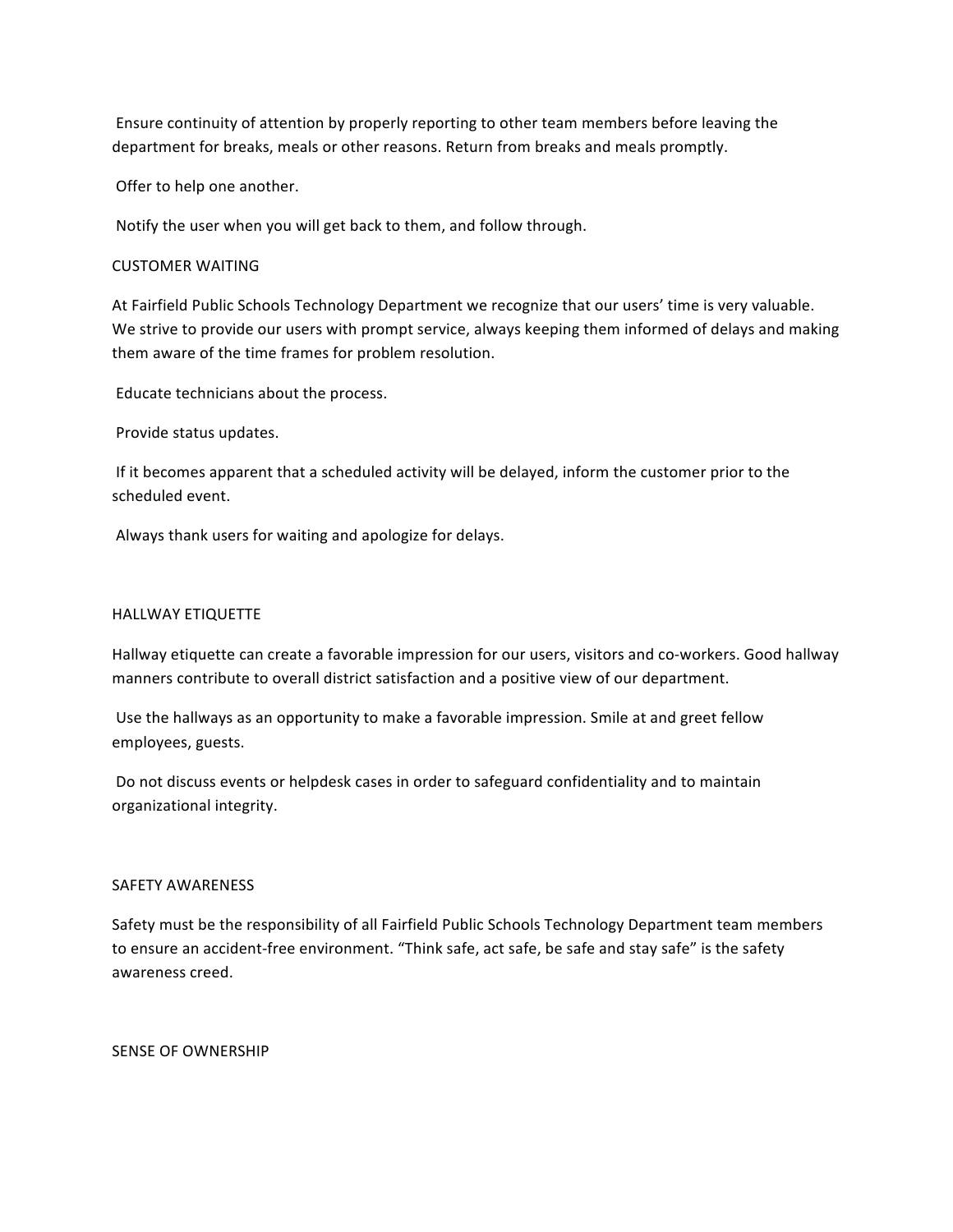Every Fairfield Public Schools Technology Department team member must feel a sense of ownership toward his or her job. By this we mean taking pride in what we do, feeling responsible for the outcomes of our efforts and recognizing our work as a reflection of ourselves.

TAKE PRIDE IN THIS ORGANIZATION AS IF YOU OWNED IT.

Be sure you know and understand the responsibilities of your job. Take charge of and accept these responsibilities.

Do not say, "It's not my job." If you are unable to meet a request, be responsible for finding someone who can.

Adhere to organizational and departmental policies regarding tardiness, breaks and working hours.

Keep your work area and surrounding environment clean and safe.

Strive to do the job right the first time. Focus on users' needs.

Look beyond your assigned tasks. Your responsibility does not end where your co-workers' responsibilities begin. In most situations, responsibilities merge and blend. When it is appropriate for you to perform a service, do so.

Perform your work in a timely manner. Meet users' needs as soon as possible.

Pay attention to details.

Complete tasks. If interrupted, return to the job as soon as possible. If you are unable to finish a task, find someone who can.

Always conduct yourself as a professional.

Live the core values of the organization.